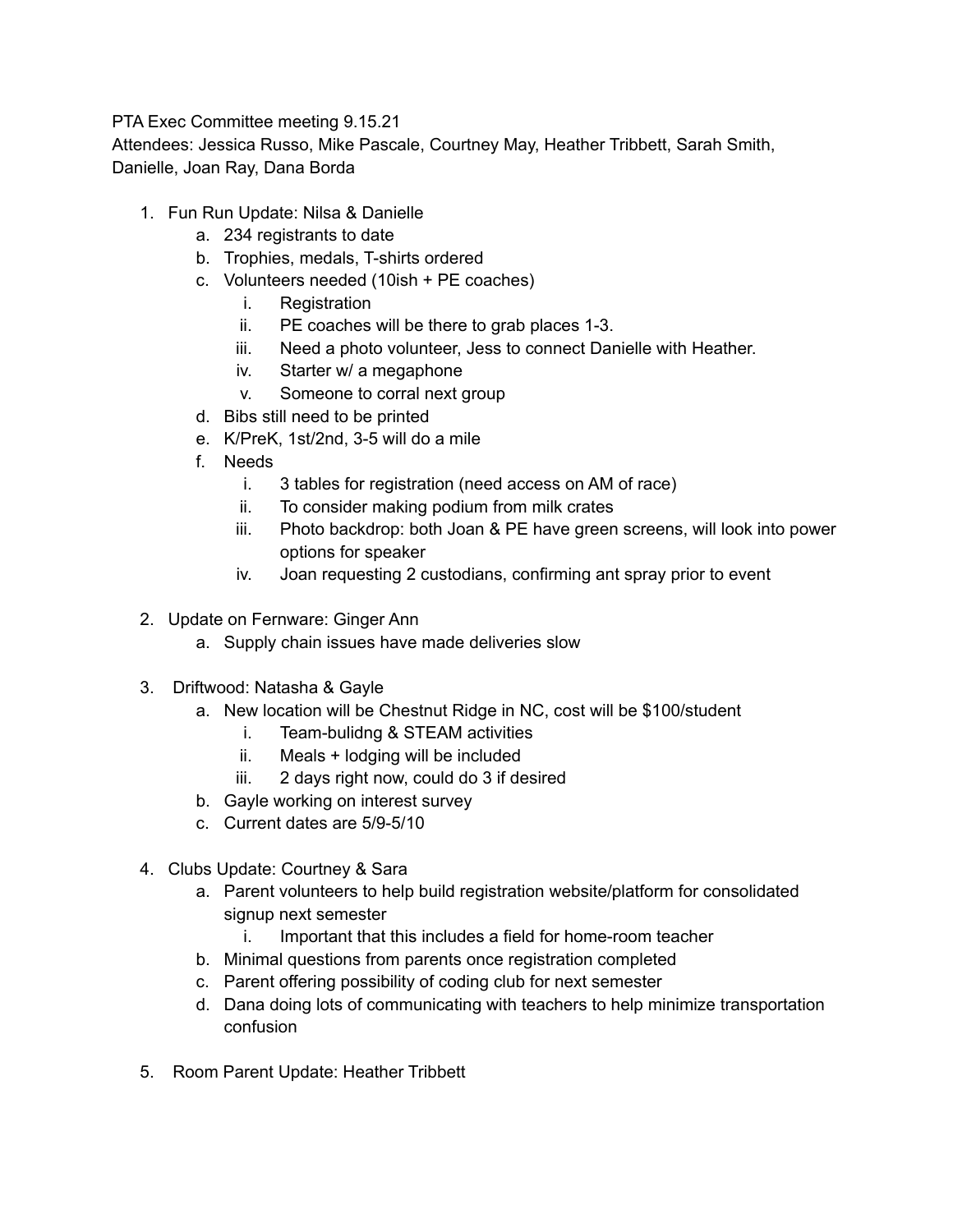- a. Only 2 remaining classes need room parents: Ms. McKenzie (5th), Ms. Brooks-Alt (K)
- b. Planning a virtual orientation session
	- i. Lots of calendar/events questions, will work on short-term planning for now
- c. Emphasize communication about inclusion of specials/partner educators during teacher appreciation week
- d. Will align with national dates this year
- e. Joan to bring up room parent wants/needs at Teacher Leadership Committee meeting 9/21
- f. Busdriver appreciation week is in the fall skipped last year b/c no busses were running
- g. Teacher "favorites" surveys have been sent, Heather needs staff/partner/specials teachers info - Dana to distribute
- 6. Sustainability: Jess
- 7. Foundation: Doug (Joan)
	- a. Every homeroom now has 2 air purifiers
	- b. Film at the Fern postponed until spring
	- c. Fund the Fern is ON
	- d. Auction at Trolley Barn in March
	- e. Spirit nights have been going well
	- f. Team working on community investors
	- g. Shade for the whole playground was going to be ~80K, looking at other options that will be closer to 30K. Also looking at shade options for ampitheater
	- h. Hoping to fund science teacher through fund the fern (at least part time)
	- i. Remediation needs
	- j. Art supplies have been approved for Ms. Mcafferty
	- k. Specials schedule change due to loss of funding/teachers because of enrollment drop (855 $\rightarrow$ 768 now [680 last year])
		- i. Muti-tiered student support (Redemsky/Spillers teaming up for this)
		- ii. Ms. Briss/secondary music
		- iii. PE coaches are pulling double duty with MTSS/EIP
- 8. PAC Update: Jess
	- a. PAC meeting late August
		- i. Surveillance testing is out of range for DCDS financially (other systems are using CARES Act funds, ours have been allocated elsewhere)
		- ii. Highschool still has not had HVAC update, planning for security vestibule installment instead
	- b. Candidates
		- i. Rod Egleston (incumbent)
		- ii. Steve Langdon (incumbent)